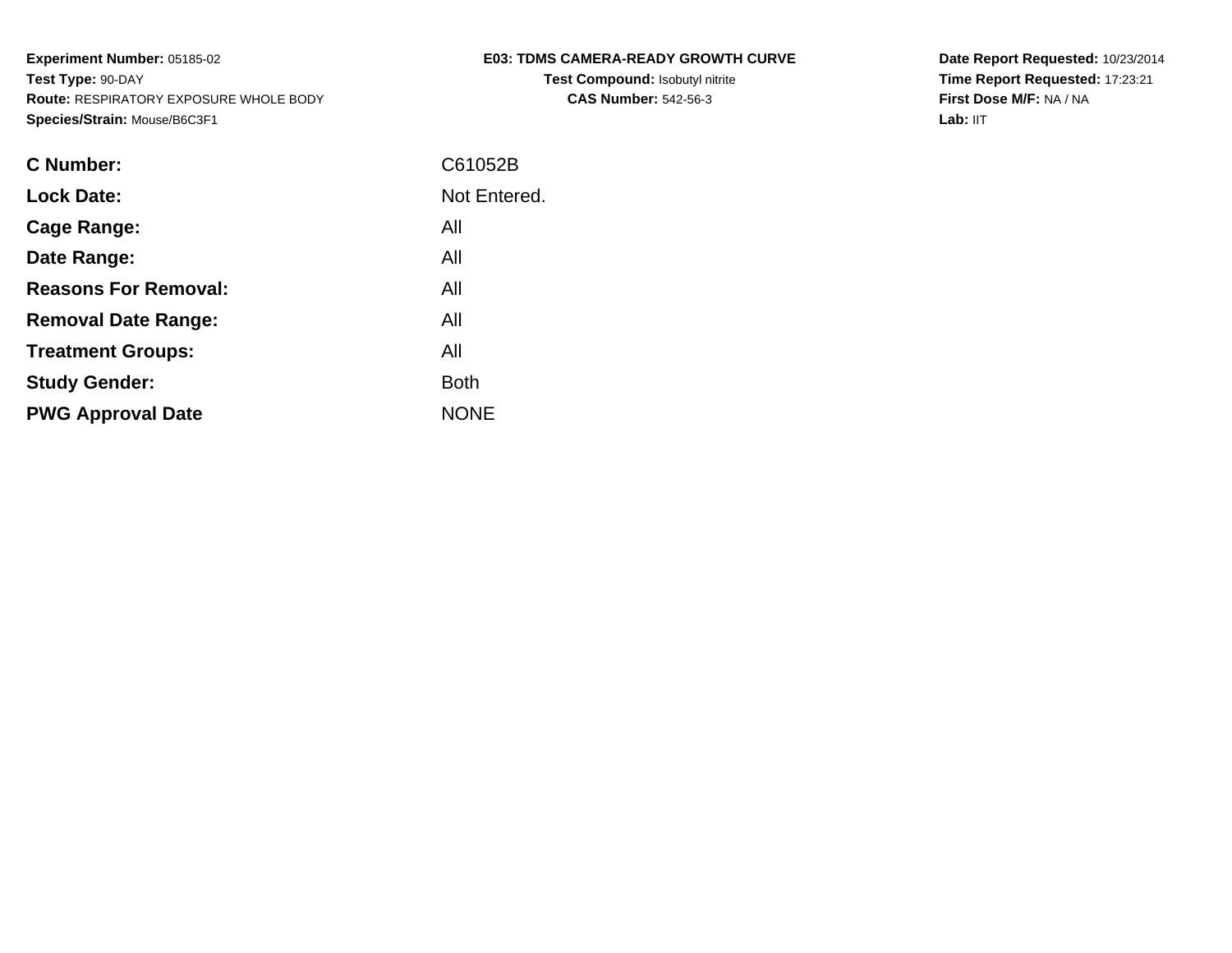#### **E03: TDMS CAMERA-READY GROWTH CURVE**

**Test Compound:** Isobutyl nitrite**CAS Number:** 542-56-3

**Date Report Requested:** 10/23/2014**Time Report Requested:** 17:23:21**First Dose M/F:** NA / NALab: IIT

**MALE** 

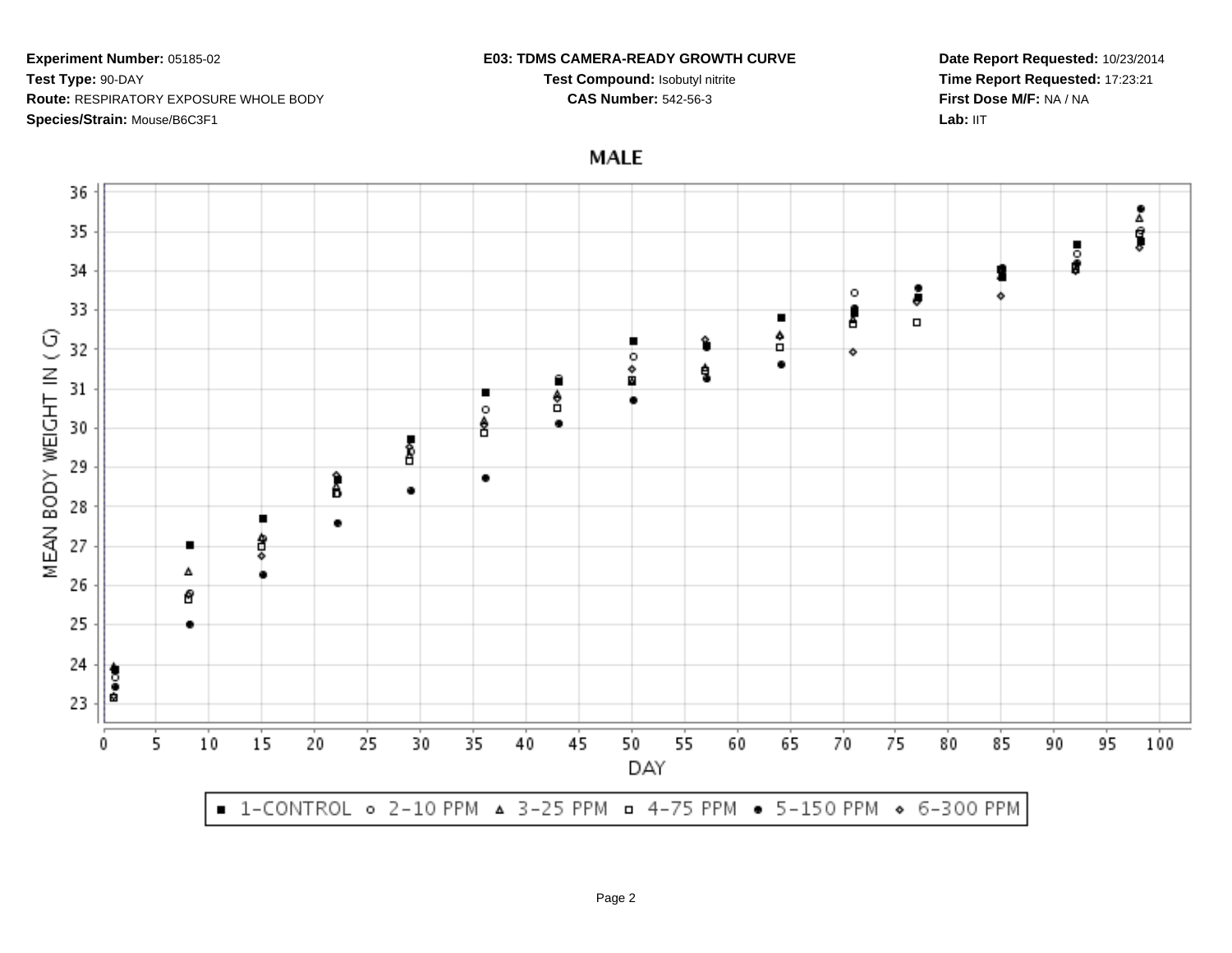## **E03: TDMS CAMERA-READY GROWTH CURVE**

**Test Compound:** Isobutyl nitrite**CAS Number:** 542-56-3

\*\*\*END OF MALE DATA\*\*\*

**Date Report Requested:** 10/23/2014**Time Report Requested:** 17:23:21**First Dose M/F:** NA / NA**Lab:** IIT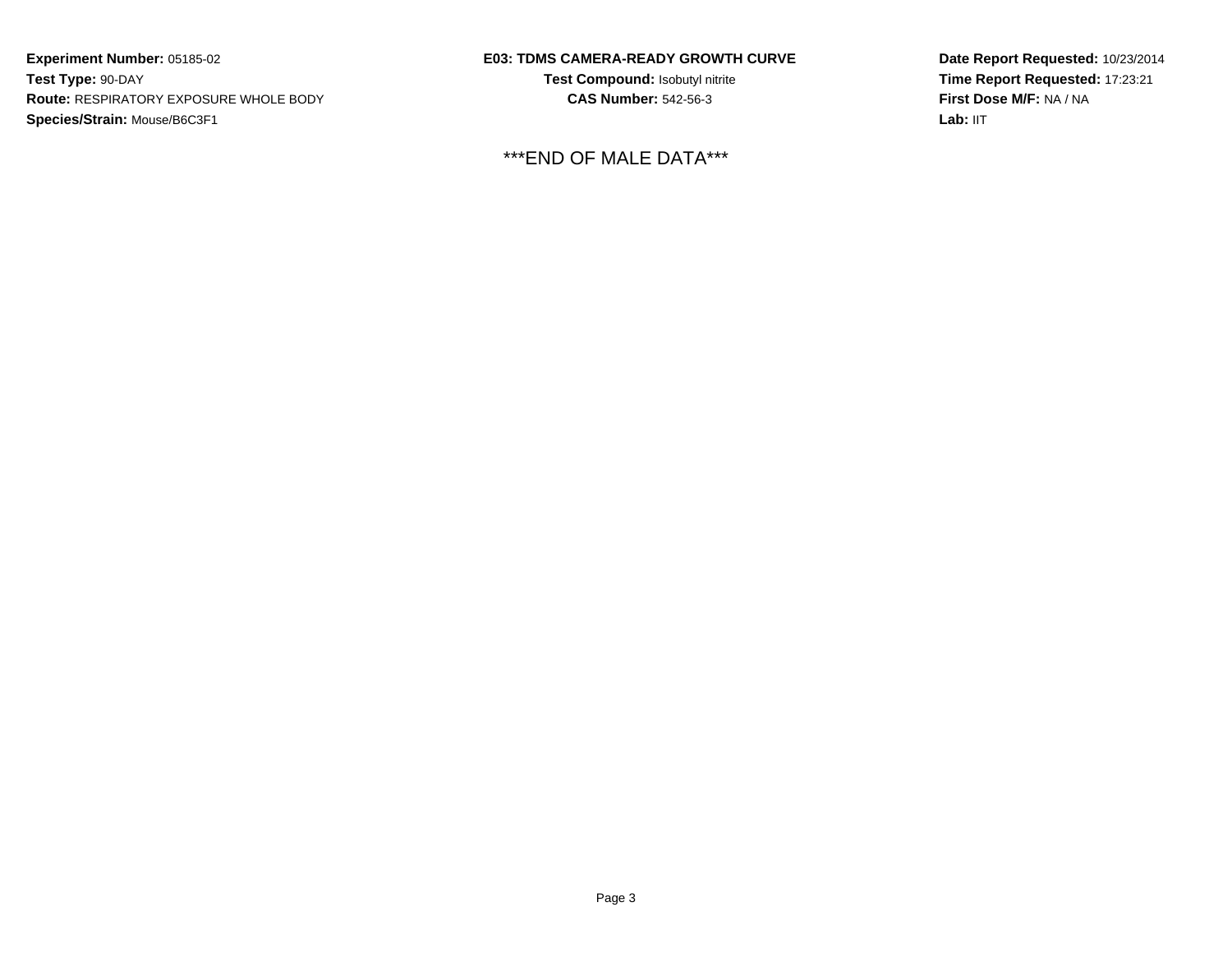#### **E03: TDMS CAMERA-READY GROWTH CURVE**

**Test Compound:** Isobutyl nitrite**CAS Number:** 542-56-3

**Date Report Requested:** 10/23/2014**Time Report Requested:** 17:23:21**First Dose M/F:** NA / NALab: IIT



# **FEMALE**